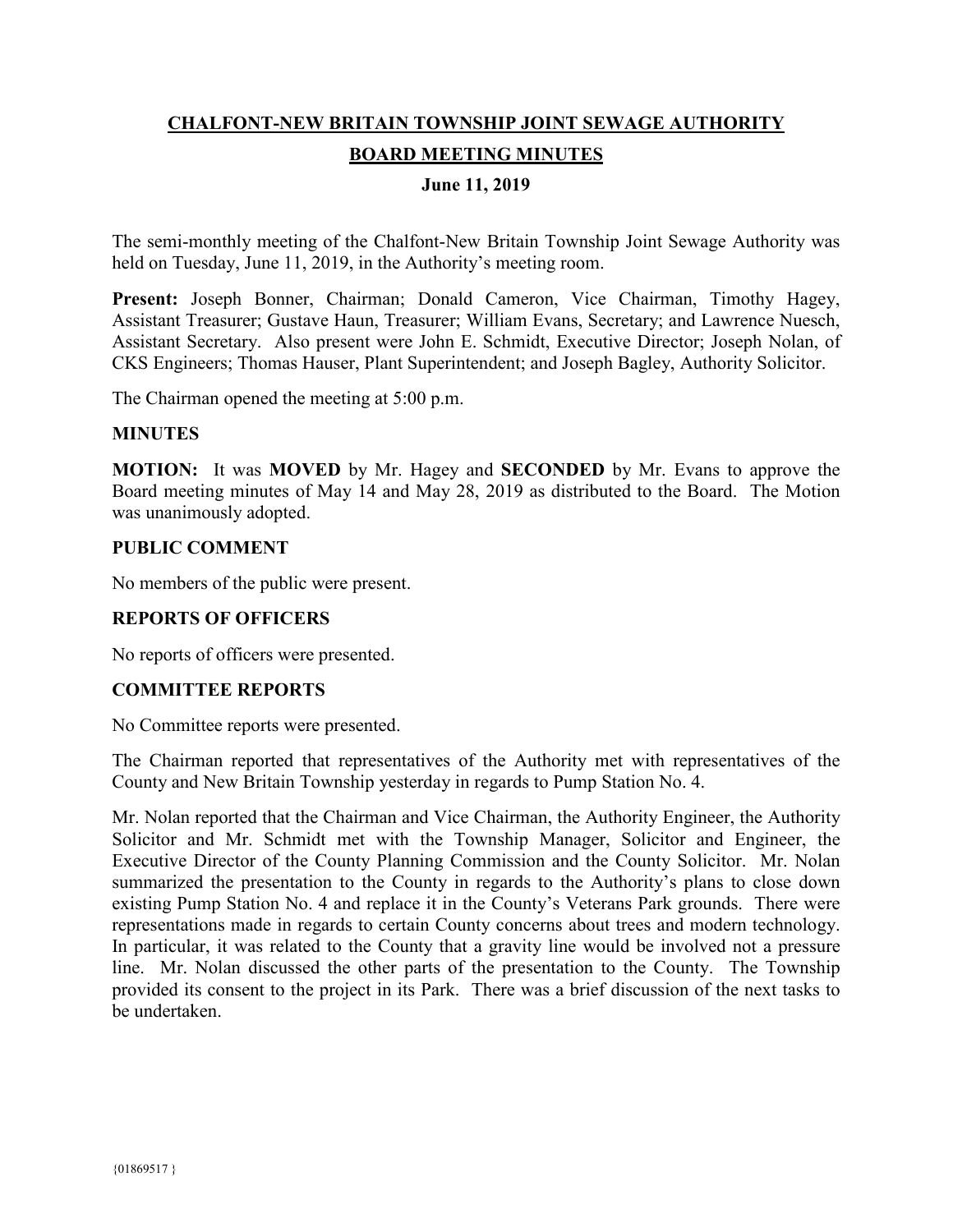## **EXECUTIVE DIRECTOR'S REPORT – John Schmidt**

Mr. Schmidt presented a proposal to approve 4 EDUs for a project at Elaine's Lane. Mr. Schmidt explained that a prior project had been abandoned, the property sold and the current proposal for Elaine's Lane was by a new owner. The property is located near New Galena Road.

**MOTION:** It was **MOVED** by Mr. Hagey and **SECONDED** by Mr. Cameron to approve sewage capacity for the project at Elaine's Lane. The Motion was unanimously adopted.

Mr. Schmidt reviewed the Preliminary year-end Revenues and Expenses. He reported the highlights showing revenues received in comparison to the Revised Budget. He reviewed certain items which appeared higher than budgeted including electrical repairs related to recent dryer problems and engineering for proposed Pump Station No. 4. Mr. Schmidt also reviewed Fund Nos. 2 and 3.

Mr. Schmidt noted certain employee milestones, Dan Ranker reaching 40 years of employment with the Authority and the passing of a former employee Charlie Marvel (1971-1998).

Mr. Schmidt reported that the Authority truck will be in the parade this year.

Mr. Schmidt reported on an invitation received from Forest Park Water regarding its 25-year anniversary in September.

## **ENGINEER'S REPORT – Joseph Nolan, P.E.**

Mr. Nolan reported that the contractor did a good job on the paving at the Plant. Mr. Nolan reported that he will discuss timing with Mr. Schmidt regarding the Pump Station No. 4 Project.

Mr. Nolan further reported that he provided a draft dryer evaluation to Mr. Schmidt which he will discuss with Mr. Schmidt and Mr. Hauser prior to its finalization and distribution to the Board.

Mr. Nolan presented Requisition No. 198 for Capital Expenditures in the amount of \$16,090.00 for computer hardware and software replacement in regards to the TV truck.

**MOTION:** It was **MOVED** by Mr. Cameron and **SECONDED** by Mr. Hagey to approve Requisition No. 198 in the amount of \$16,090.00. The Motion was unanimously adopted.

Mr. Nolan next presented Requisition No. 241 for Capital Improvements in the amount of \$6,194.59 in regards to the Phase III Projects and the Phase IIIA Paving contract.

**MOTION:** It was **MOVED** by Mr. Cameron and **SECONDED** by Mr. Nuesch to approve Requisition No. 241 in the amount of \$6,194.59. The Motion was unanimously adopted.

## **TREASURER'S REPORT – Gustave Haun, Treasurer**

Mr. Haun reviewed the General Operating Expenses for the month of \$309,844.90 as well as the previously-approved Capital Expenditures and Capital Improvements and the payments to the Loan Fund of \$73,304.25, making the total expenditures for the month \$405,433.74 and he recommended approval.

**MOTION:** It was **MOVED** by Mr. Nuesch and **SECONDED** by Mr. Hagey to approve the total expenditures for the month of \$405,433.74. The Motion was unanimously adopted.